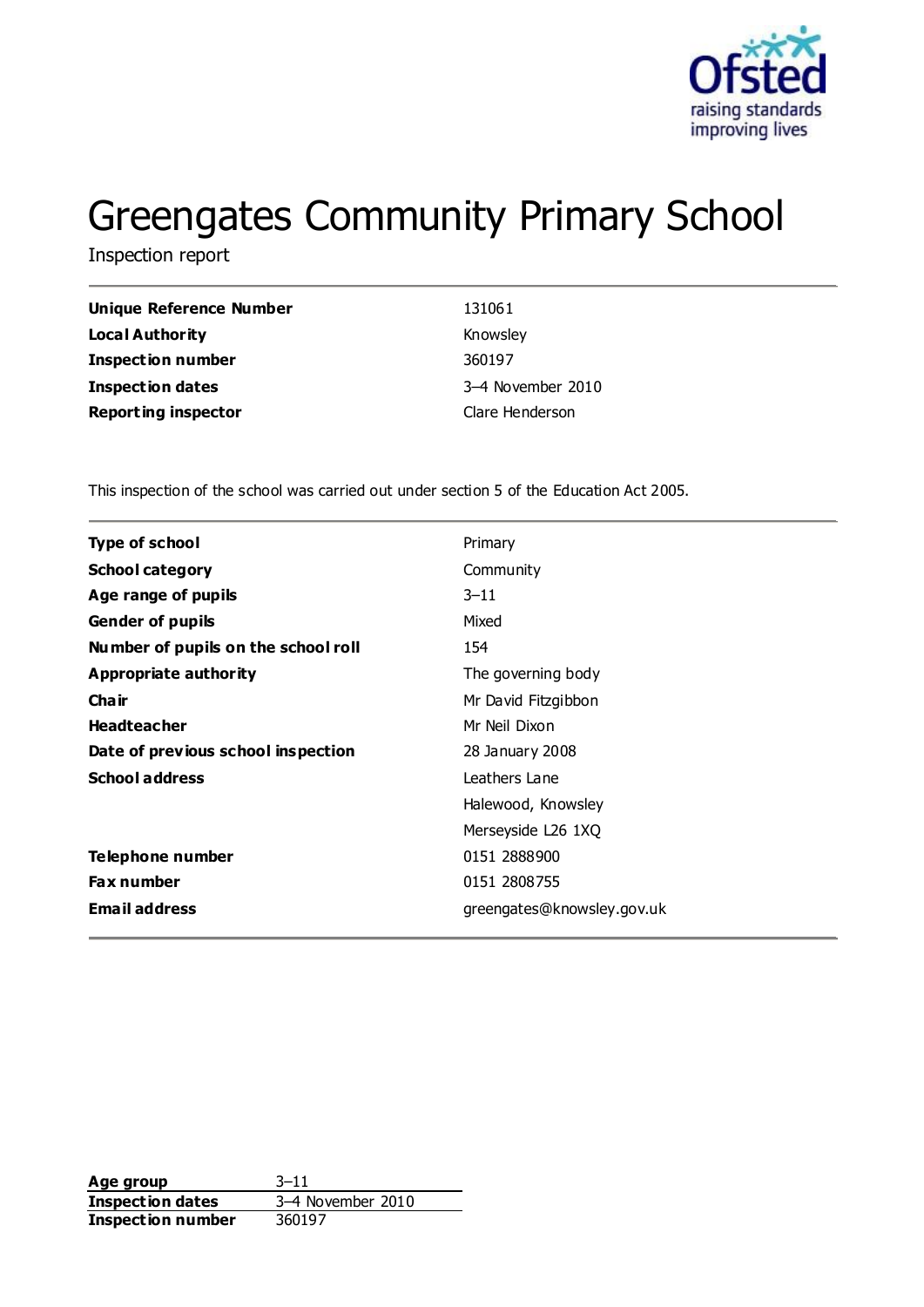The Office for Standards in Education, Children's Services and Skills (Ofsted) regulates and inspects to achieve excellence in the care of children and young people, and in education and skills for learners of all ages. It regulates and inspects childcare and children's social care, and inspects the Children and Family Court Advisory Support Service (Cafcass), schools, colleges, initial teacher training, work-based learning and skills training, adult and community learning, and education and training in prisons and other secure establishments. It assesses council children's services, and inspects services for looked after children, safeguarding and child protection.

Further copies of this report are obtainable from the school. Under the Education Act 2005, the school must provide a copy of this report free of charge to certain categories of people. A charge not exceeding the full cost of reproduction may be made for any other copies supplied.

If you would like a copy of this document in a different format, such as large print or Braille, please telephone 0300 1234 234, or email **[enquiries@ofsted.gov.uk](mailto:enquiries@ofsted.gov.uk)**.

You may copy all or parts of this document for non-commercial educational purposes, as long as you give details of the source and date of publication and do not alter the documentation in any way.

To receive regular email alerts about new publications, including survey reports and school inspection reports, please visit our website and go to 'Subscribe'.

Royal Exchange Buildings St Ann's Square Manchester M2 7LA T: 0300 1234 234 Textphone: 0161 618 8524 E: **[enquiries@ofsted.gov.uk](mailto:enquiries@ofsted.gov.uk)**

W: **[www.ofsted.gov.uk](http://www.ofsted.gov.uk/)**

© Crown copyright 2010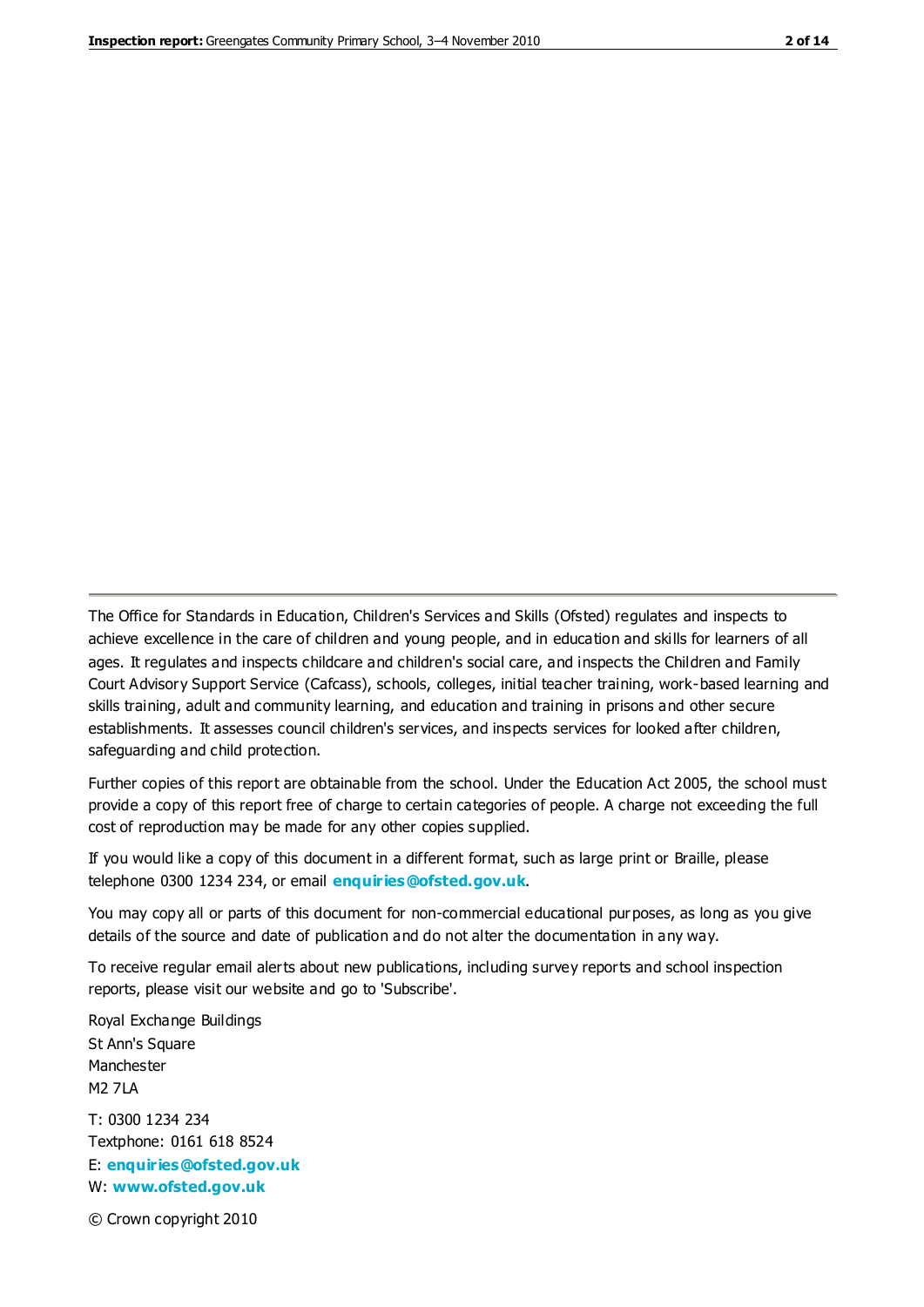# **Introduction**

This inspection was carried out by three additional inspectors. The inspectors observed 12 lessons taught by seven different teachers. The inspectors held meetings with members of the governing body, staff, parents and carers and pupils, observed the school's work and looked at documents relating to safeguarding, pupils' attainment and progress, the curriculum, the school's development plan and the way in which the school evaluates its own performance. The views of parents and carers, through 19 returned inspection questionnaires, and those of staff and pupils were analysed.

The inspection team reviewed many aspects of the school's work. It looked in detail at the following.

- Whether all groups of pupils and, especially those in Key Stage 1 and the more-able, make at least satisfactory progress in English and mathematics.
- The quality of teaching and learning and how well teachers use assessment to enable all groups of pupils to achieve their full potential.
- The quality of curricular provision and the impact it has on pupils' achievement and enjoyment.
- Whether leaders and managers have ensured that issues from the last inspection have been effectively dealt with and the extent to which they have the capacity to improve further.

# **Information about the school**

This school is a smaller than others of its type. The proportion of pupils known to be eligible for free school meals is high. The percentage of pupils with special educational needs and/or disabilities is above average. Almost all pupils are of White British heritage.

Most of the senior leadership team have been seconded to the school in executive roles during the past two years. A substantive headteacher will take up role in January 2011 and work alongside the present executive headteacher for two terms. The school is due to move to a new site and building in September 2011. Pre-school child care is situated within the school building. This provision was subject to a separate inspection and a report about its quality can be found on the Ofsted website.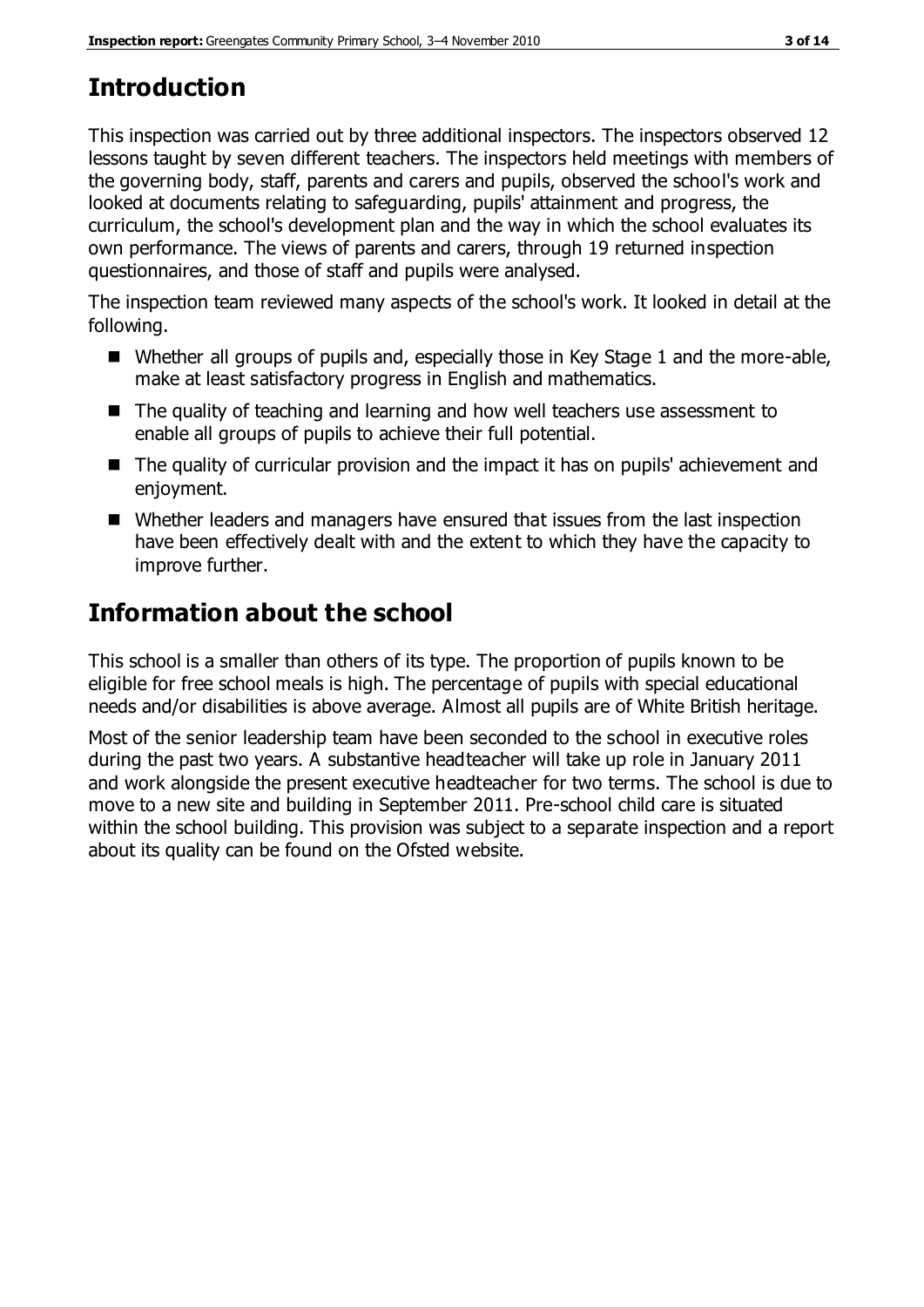## **Inspection judgements**

| Overall effectiveness: how good is the school?  |  |
|-------------------------------------------------|--|
| The school's capacity for sustained improvement |  |

#### **Main findings**

This is a satisfactory school. Since the last inspection, staffing turbulence has slowed the pace of pupils' achievement in English and mathematics. However, senior leaders, in close partnership with the local authority, have successfully halted the underachievement, especially in the Early Years Foundation Stage and in Key Stage 1. They have sensitively, and with clear direction, improved the quality of teaching, restored the enthusiasm of staff and pupils and set the school on a clear road to recovery.

As a consequence of the underachievement, attainment in English and mathematics, by the time pupils leave in Year 6, has generally been low since the last inspection. However, rapid and secure improvement is now evident as pupils' work and the school's own data show that progress for all groups of pupils including those with special educational needs and/or disabilities is at least satisfactory and, in some year groups, good. Furthermore, outcomes and provision in the Early Years Foundation Stage are now good and strong links have been forged with parents and carers.

The quality of teaching and learning is satisfactory rather than good. This is because assessment data is not consistently used to best effect to identify and address gaps in pupils' learning; activities in lessons do not always challenge individual pupils, and particularly the more-able, to achieve their full potential. The curriculum, although satisfactory overall, is enriched well. Pupils say they especially enjoy the exciting 'wow' moments which start off the topic being studied, as these often involve a trip to a place of interest. However, pupils do not have enough opportunities within the other subjects they study to apply the literacy and numeracy skills learnt. New and revisited initiatives, for instance, involving pupils more fully in decision making, or in health and safety projects, are re-emerging and are satisfactory overall. Through the concerted efforts of all staff, attendance and punctuality rates, though low, are rapidly improving, and the number of persistent absences is falling. However, a significant minority of pupils take holidays during term-time.

The school knows its strengths and weaknesses and there is a strong determination to bring about improvement. Despite this and the recent improvements to pupils' achievement and attendance, subject leaders are, for the most part, relatively new to role and not fully involved in evaluating pupils' achievement. Consequently, the school's capacity to sustain continuous improvement is satisfactory rather than good.

## **What does the school need to do to improve further?**

■ Raise pupils' attainment and further accelerate their progress in English and mathematics by ensuring that: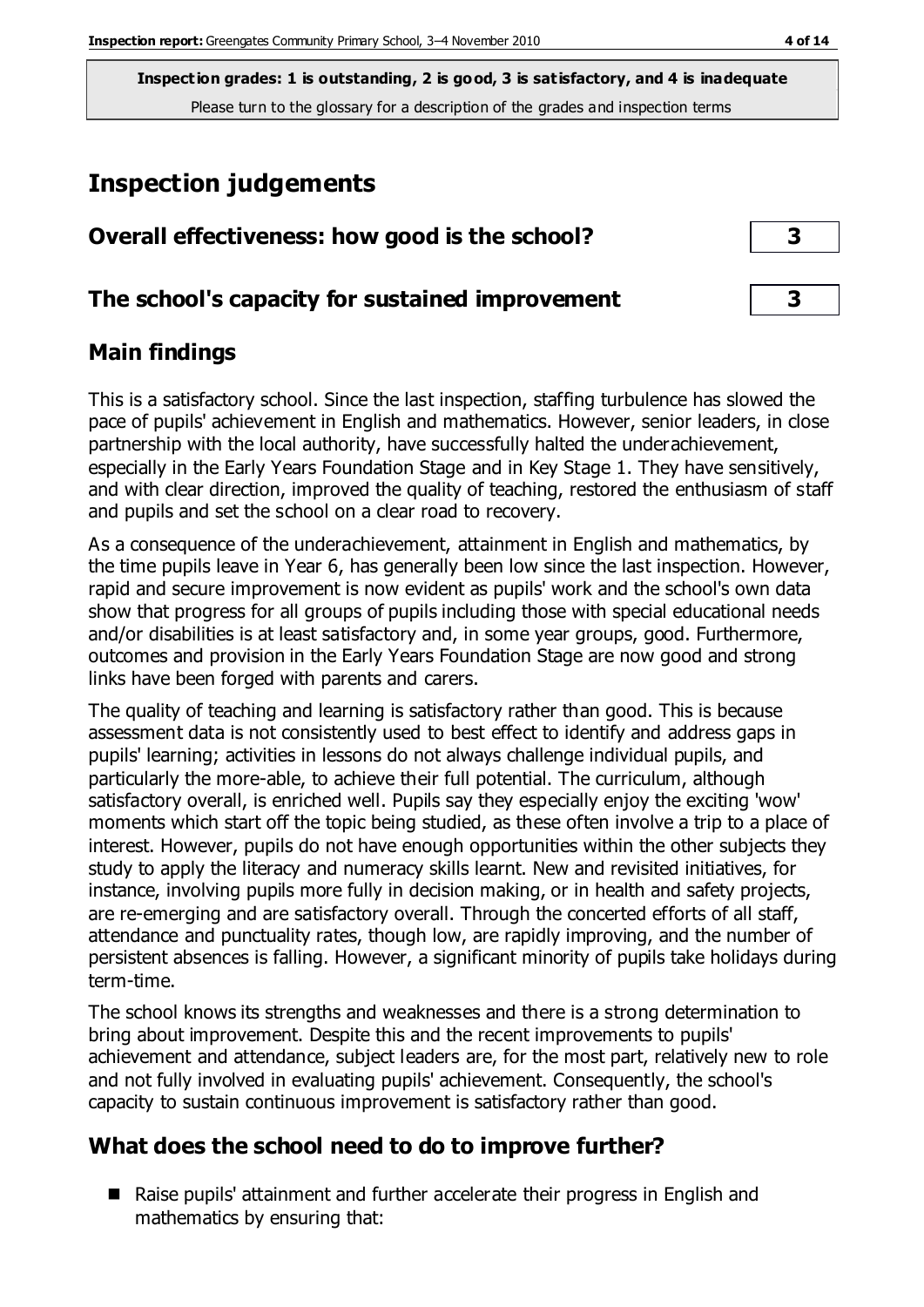- assessment information is consistently used to identify and address gaps in pupils' learning
- teachers consistently provide appropriate tasks in lessons which challenge all learners and, especially the more able, to achieve their full potential
- provide more opportunities for pupils to apply their literacy and numeracy skills within all subjects of the curriculum
- the leadership roles of subject leaders are fully developed.
- Raise attendance levels by:
	- working with pupils, parents and carers to improve attendance and punctuality
	- reducing the number of persistent absences and holidays taken in term time.
- Up to 40% of the schools whose overall effectiveness is judged satisfactory may receive a monitoring visit by an Ofsted inspector before their next section 5 inspection.

#### **Outcomes for individuals and groups of pupils 3**

Pupils generally enjoy their learning and display positive attitudes to school. In lessons where learning is active and lively, they are eager to think for themselves and answer challenging, open-ended questions. Most children begin school with skills that are well below those expected for their age, especially in social and communication skills. Pupils' achievement from Years 1 to 6 is satisfactory overall, although progress is good in some year groups. Over three years, attainment by the end of Year 6 has been low overall. Current progress information, supported by inspection evidence, points to current Year 6 pupils making faster progress, to reach standards that are below average, although coming closer to the national average in English and mathematics. Pupils with special educational needs and/or disabilities make satisfactory progress. Their work in small groups with teaching assistant support is improving and has a positive impact on their learning. Action to raise achievement and accelerate progress is meeting with success. For example, following the introduction of new writing initiatives, the quality and quantity of pupils' written work is improving, but the pattern remains uneven as not all activities are well enough tailored to meet or extend pupils' individual needs.

Most pupils say they feel safe in school. They know that adults are there to help and support them. They say the occasional incident of bullying is dealt with effectively by staff. Pupils have a satisfactory, though limited, knowledge of how to keep safe, for example, when crossing roads. While pupils' generally good behaviour in classes contributes to the calm, purposeful atmosphere in lessons, a few pupils demonstrate behaviour which is immature when outside direct adult supervision. Pupils participate in a suitable range of activities that contribute to the development of healthy lifestyles. They know what constitutes being healthy and have an adequate understanding of the consequences of the decisions they make. Pupils say they value the responsibilities they have to contribute to the school, such as being members of the school council. However, a significant minority miss out on these opportunities because of their low attendance and poor punctuality or because they take holidays in term time. Consequently, their preparation for the future is satisfactory rather than good. Pupils' spiritual, social, moral and cultural development is satisfactory overall. They clearly know the difference between right and wrong actions,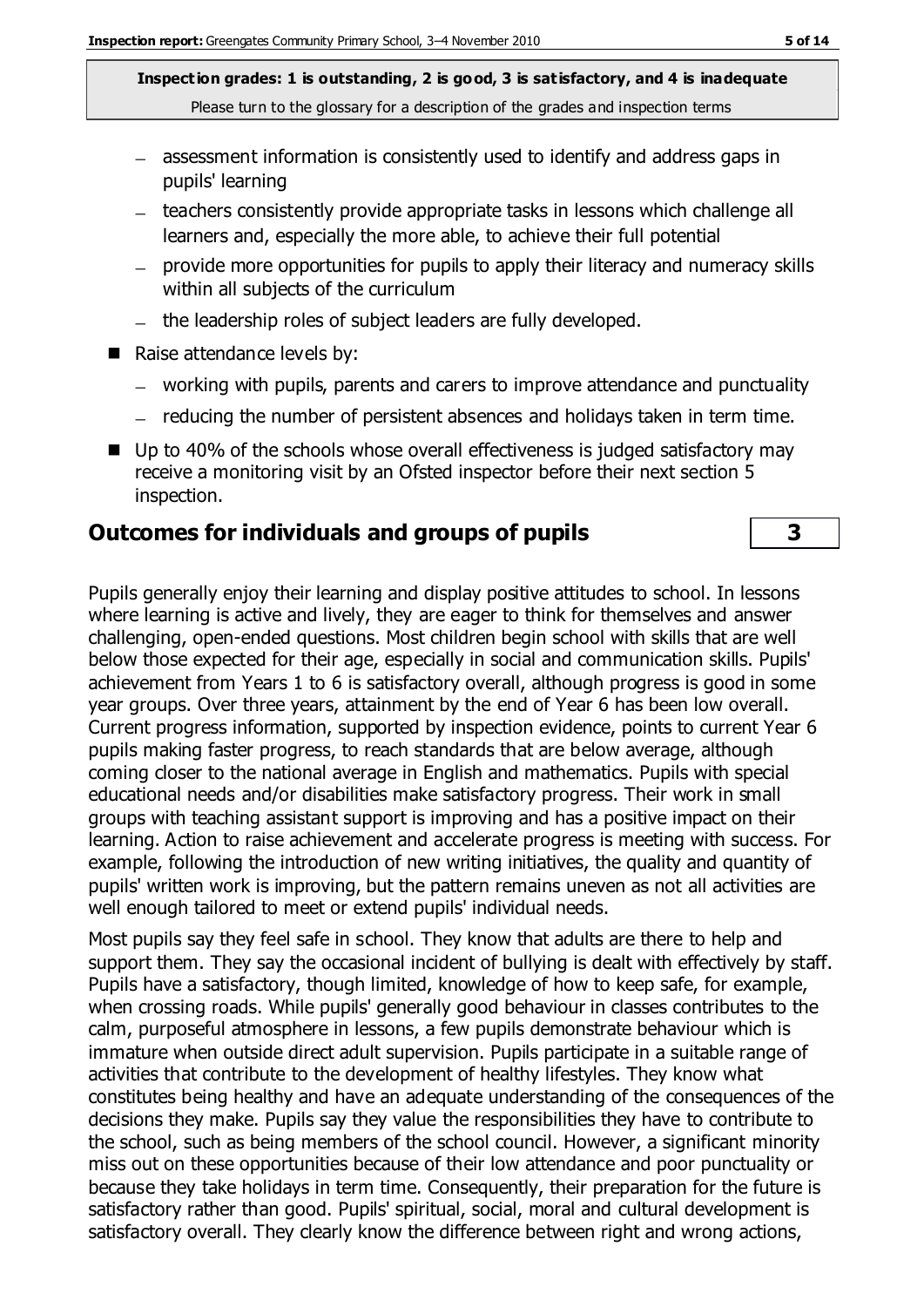though they have too few opportunities to develop tolerance for others by meeting pupils from different religions and cultures to their own.

These are the grades for pupils' outcomes

| Pupils' achievement and the extent to which they enjoy their learning                                                     | 3 |
|---------------------------------------------------------------------------------------------------------------------------|---|
| Taking into account:<br>Pupils' attainment <sup>1</sup>                                                                   | 4 |
| The quality of pupils' learning and their progress                                                                        | 3 |
| The quality of learning for pupils with special educational needs and/or disabilities<br>and their progress               | 3 |
| The extent to which pupils feel safe                                                                                      | 3 |
| Pupils' behaviour                                                                                                         | 3 |
| The extent to which pupils adopt healthy lifestyles                                                                       | 3 |
| The extent to which pupils contribute to the school and wider community                                                   | 3 |
| The extent to which pupils develop workplace and other skills that will contribute to<br>their future economic well-being | 3 |
| Taking into account:<br>Pupils' attendance <sup>1</sup>                                                                   |   |
| The extent of pupils' spiritual, moral, social and cultural development                                                   | 3 |

<sup>1</sup> The grades for attainment and attendance are: 1 is high; 2 is above average; 3 is broadly average; and 4 is low

## **How effective is the provision?**

In all lessons, relationships with pupils are caring and supportive. When the quality of teaching and learning is good, activities are carefully shaped to match pupils' individual abilities and needs well and they make good progress. Pupils become engrossed as their thinking is systematically challenged, using thought provoking, probing questions. In the small minority of lessons which are satisfactory, activities lack challenge, especially for the more able, or teachers spend too long explaining the task. Furthermore, assessment information does not consistently inform lesson planning, nor is it always used to give pupils clear, helpful suggestions for improving their work. The quality of intervention and support is variable, although specialist support for more vulnerable pupils is effectively personalised to meet the often testing needs of individuals.

The curriculum is satisfactory, with an adequate emphasis on basic skills. However, pupils have too few opportunities to apply these skills within the other subjects they study. Recent action has led to more creative approaches by using the local environment to make the curriculum more relevant and enjoyable. The impact of this on raising pupils' attainment in English and mathematics is satisfactory overall.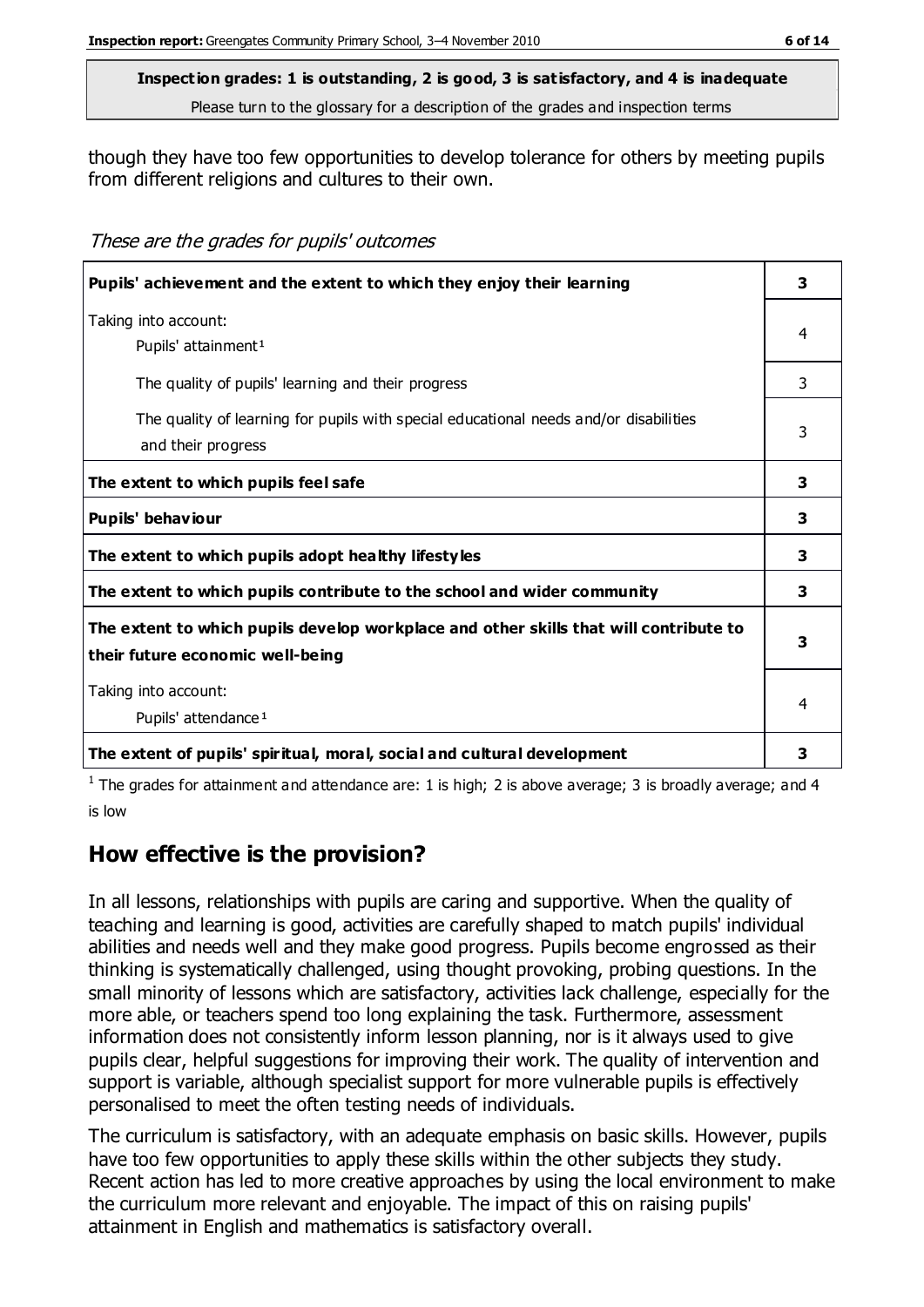Care, support and guidance for all pupils are satisfactory. The school works adequately with outside agencies, whilst using the on-site 'quiet place' facility and pastoral work of the learning mentor well to provide effective support for pupils whose circumstances make them potentially vulnerable or for those from challenging circumstances. The school has increasingly effective strategies to improve attendance, including giving pupils who are persistently absent individual support on their return to enable them to begin to make up what they have missed.

These are the grades for the quality of provision

| The quality of teaching                                                                                    |  |
|------------------------------------------------------------------------------------------------------------|--|
| Taking into account:<br>The use of assessment to support learning                                          |  |
| The extent to which the curriculum meets pupils' needs, including, where relevant,<br>through partnerships |  |
| The effectiveness of care, guidance and support                                                            |  |

## **How effective are leadership and management?**

The management of the quality of teaching and learning and the drive for improvement are good, under the current leadership, as reflected in pupils' satisfactory and rapidly improving achievement. Although action to improve outcomes has been effective, improvements to provision are not firmly embedded. Subject leaders' roles in monitoring and evaluating pupils' progress are underdeveloped and the school is currently without a substantive headteacher. For these reasons, the school's capacity to improve is judged to be satisfactory. Governance is satisfactory. Members of the governing body are supportive and keen to play their part in promoting improvement. For instance, they have ensured that strong appointments have been made to carry the school forward when the executive leadership role ceases. Furthermore, they ensure that all safeguarding requirements are adequately met and that procedures to ensure that staff are suitable to work with pupils are thorough. Harassment of any form is not tolerated and the ethos established in the school is one of promoting equality for all. This is evident in the increasing availability of curricular enrichment for different groups of pupils. However, not all pupils achieve as well as they can in English and mathematics. Partnerships with others are satisfactory in promoting pupils' well-being. Good links have been established with parents and carers, enabling them to know how they can help their children with learning at home. The quality of community cohesion is satisfactory. The school works hard to develop community links and raise the profile of the school in the local area. However, there is a limited range of opportunities for pupils to learn about people from different religious, ethnic and cultural backgrounds to their own.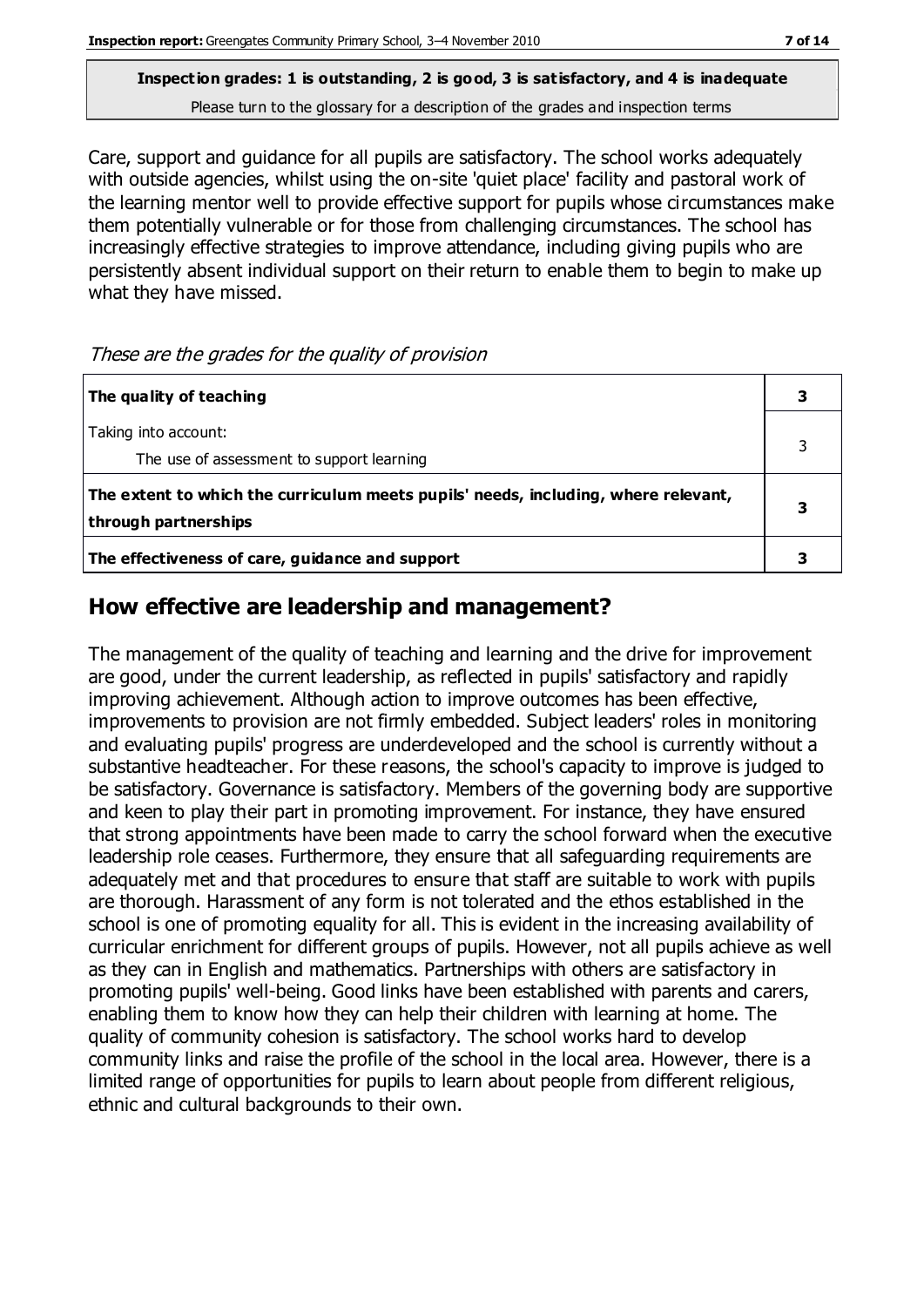**Inspection grades: 1 is outstanding, 2 is good, 3 is satisfactory, and 4 is inadequate**

Please turn to the glossary for a description of the grades and inspection terms

These are the grades for leadership and management

| The effectiveness of leadership and management in embedding ambition and driving<br><b>improvement</b>                                                           |                         |
|------------------------------------------------------------------------------------------------------------------------------------------------------------------|-------------------------|
| Taking into account:<br>The leadership and management of teaching and learning                                                                                   | 2                       |
| The effectiveness of the governing body in challenging and supporting the<br>school so that weaknesses are tackled decisively and statutory responsibilities met | 3                       |
| The effectiveness of the school's engagement with parents and carers                                                                                             | $\overline{\mathbf{2}}$ |
| The effectiveness of partnerships in promoting learning and well-being                                                                                           | 3                       |
| The effectiveness with which the school promotes equality of opportunity and tackles<br>discrimination                                                           | 3                       |
| The effectiveness of safeguarding procedures                                                                                                                     | 3                       |
| The effectiveness with which the school promotes community cohesion                                                                                              | 3                       |
| The effectiveness with which the school deploys resources to achieve value for money                                                                             | 3                       |

### **Early Years Foundation Stage**

As a result of improvements within the quality of provision, children now get off to a good start to their learning and development in the Early Years Foundation Stage. They have good opportunities, both indoors and outdoors, to learn through an exciting range of activities they have chosen for themselves and those that they are directed to by adults. This develops their physical and creative skills well. The children follow routines well and, as they begin to invent their own games, are rapidly developing into independent learners. Planning is based around children's interests and focuses on enriching their life experiences. For instance, adults provide them with opportunities to learn about famous artists and to transfer learnt skills to their own play as they confidently chat about the Rangoli patterns and the Diwali lamps they make. Good relationships with parents and carers underpin the school's good induction and care procedures. Staff know children well and make sure learning is fun whilst meeting welfare requirements effectively. As a result, children now make good progress from their low starting points and a small minority now finish reception achieving the goals expected. Leadership is good. All adults work together and are beginning to use assessments of children's learning to identify and remedy gaps in provision.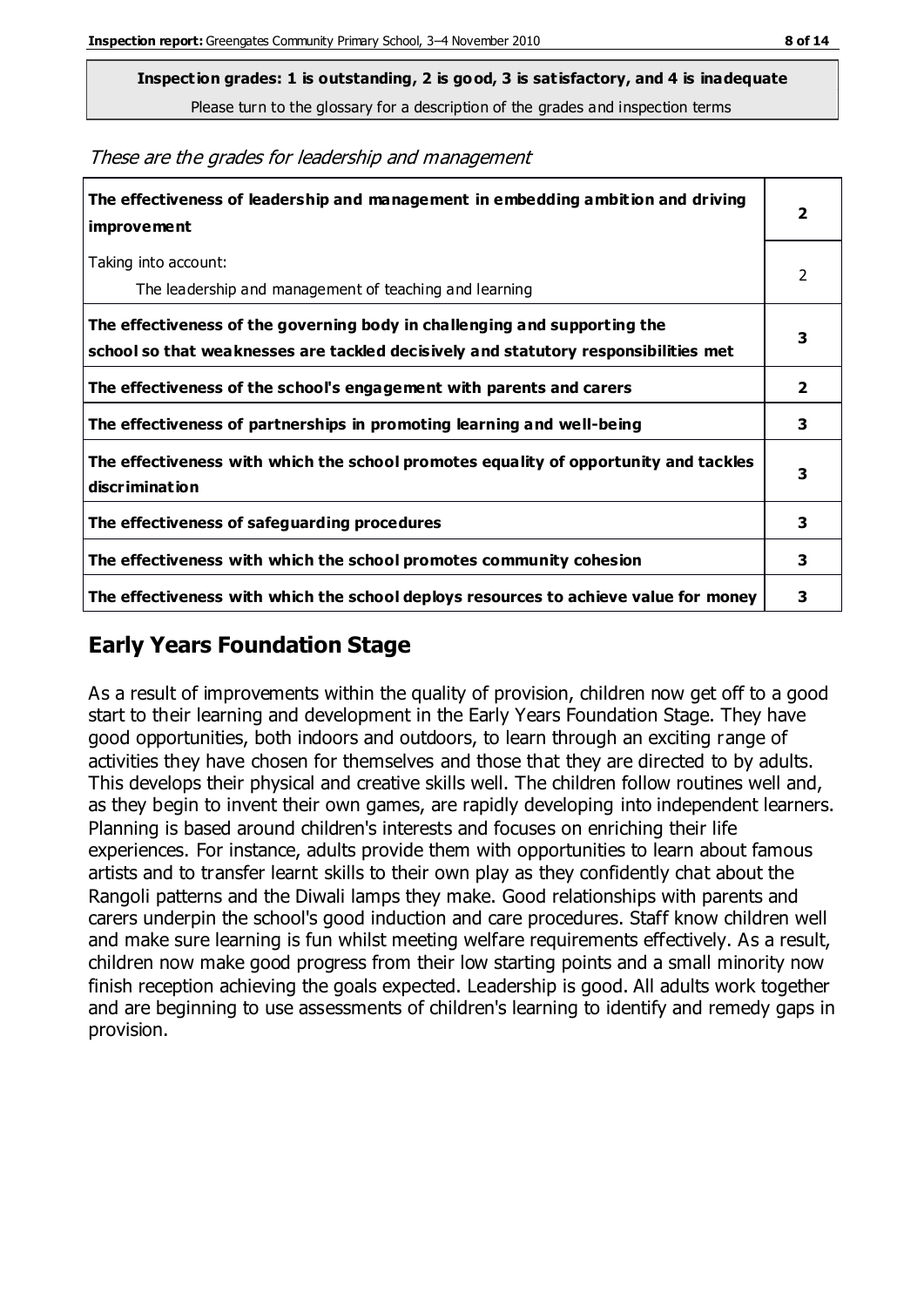**Inspection grades: 1 is outstanding, 2 is good, 3 is satisfactory, and 4 is inadequate**

Please turn to the glossary for a description of the grades and inspection terms

These are the grades for the Early Years Foundation Stage

| Overall effectiveness of the Early Years Foundation Stage                             |  |
|---------------------------------------------------------------------------------------|--|
| Taking into account:<br>Outcomes for children in the Early Years Foundation Stage     |  |
| The quality of provision in the Early Years Foundation Stage                          |  |
| The effectiveness of leadership and management of the Early Years Foundation<br>Stage |  |

#### **Views of parents and carers**

About 12 per cent of parents and carers completed the questionnaires. Of these, the vast majority are highly positive in their responses. They are particularly pleased with how the school keeps their children safe and feel that teaching is good, that the school deals effectively with unacceptable behaviour and that leadership and management are good. A tiny number feel that the school does not meet their child's particular needs, take account of their views, inform them of how well children are progressing in their learning or prepare children well enough for the future. Inspectors followed these issues up and found that the needs of all pupils are managed adequately. The learning needs of each child are considered and reported to parents and carers termly. However, in a few lessons, tasks are not always planned well enough to allow all pupils to achieve their full potential.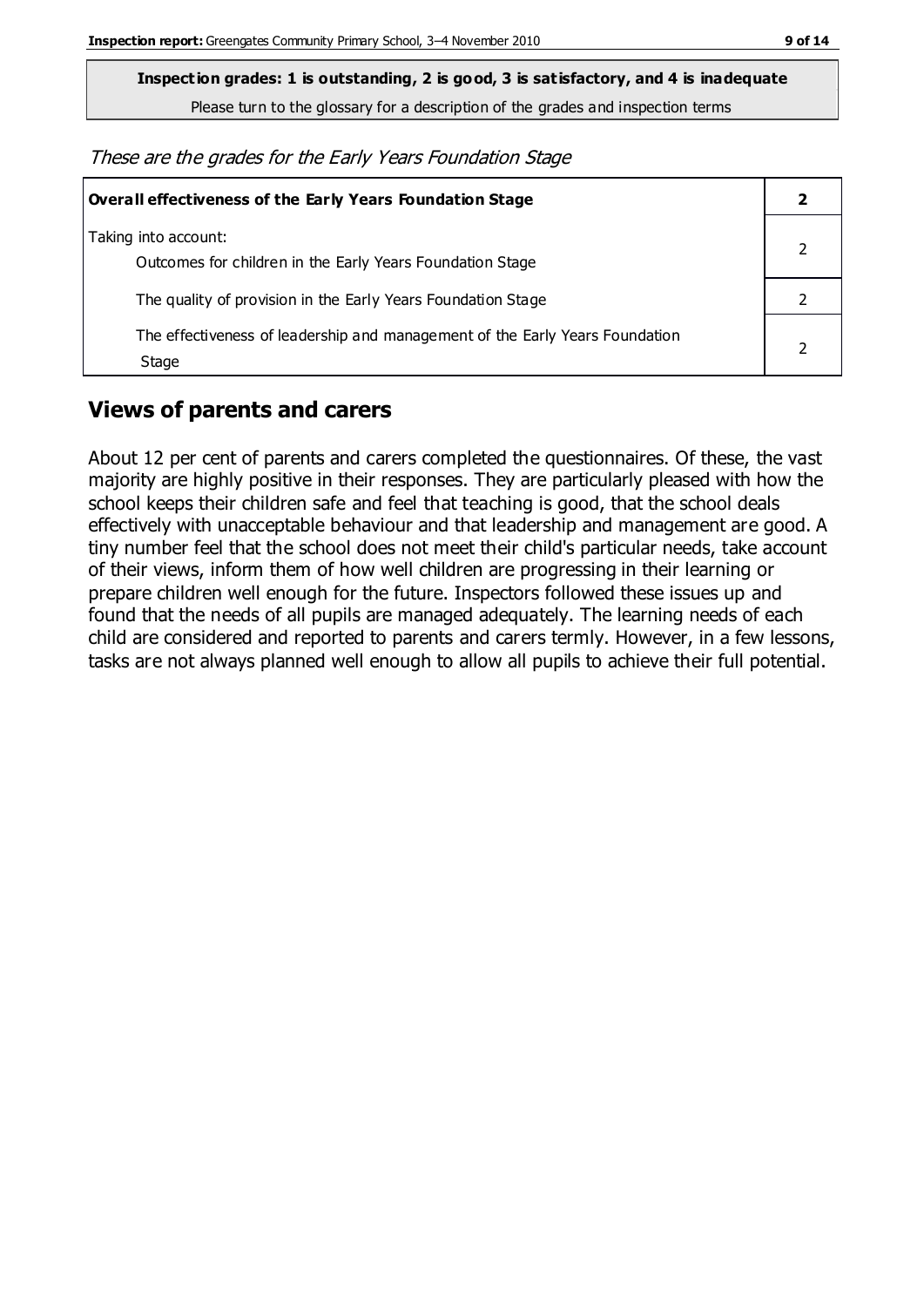#### **Responses from parents and carers to Ofsted's questionnaire**

Ofsted invited all the registered parents and carers of pupils registered at Greengates Community Primary School to complete a questionnaire about their views of the school.

In the questionnaire, parents and carers were asked to record how strongly they agreed with 13 statements about the school.

The inspection team received 19 completed questionnaires by the end of the on-site inspection. In total, there are 154 pupils registered at the school.

| <b>Statements</b>                                                                                                                                                                                                                                       |                | <b>Strongly</b><br>agree | <b>Agree</b>   |               | <b>Disagree</b> |               | <b>Strongly</b><br>disagree |               |
|---------------------------------------------------------------------------------------------------------------------------------------------------------------------------------------------------------------------------------------------------------|----------------|--------------------------|----------------|---------------|-----------------|---------------|-----------------------------|---------------|
|                                                                                                                                                                                                                                                         | <b>Total</b>   | $\frac{0}{0}$            | <b>Total</b>   | $\frac{1}{2}$ | <b>Total</b>    | $\frac{1}{2}$ | <b>Total</b>                | $\frac{1}{2}$ |
| My child enjoys school                                                                                                                                                                                                                                  | 11             | 58                       | $\overline{7}$ | 37            | 1               | 5             | $\mathbf 0$                 | $\mathbf 0$   |
| The school keeps my child<br>safe                                                                                                                                                                                                                       | 8              | 42                       | 11             | 58            | 0               | 0             | $\mathbf 0$                 | $\mathbf 0$   |
| My school informs me about<br>my child's progress                                                                                                                                                                                                       | 6              | 32                       | 10             | 53            | 3               | 16            | $\mathbf 0$                 | $\mathbf 0$   |
| My child is making enough<br>progress at this school                                                                                                                                                                                                    | $\overline{7}$ | 37                       | 11             | 58            | $\mathbf{1}$    | 5             | $\mathbf 0$                 | $\mathbf 0$   |
| The teaching is good at this<br>school                                                                                                                                                                                                                  | 8              | 42                       | 10             | 53            | 0               | 0             | $\mathbf{1}$                | 5             |
| The school helps me to<br>support my child's learning                                                                                                                                                                                                   | 7              | 37                       | 12             | 63            | 0               | $\mathbf{0}$  | 0                           | $\mathbf 0$   |
| The school helps my child to<br>have a healthy lifestyle                                                                                                                                                                                                | 8              | 42                       | 9              | 47            | 1               | 5             | 1                           | 5             |
| The school makes sure that<br>my child is well prepared for<br>the future (for example<br>changing year group,<br>changing school, and for<br>children who are finishing<br>school, entering further or<br>higher education, or entering<br>employment) | 6              | 32                       | 11             | 58            | $\mathbf{1}$    | 5             | $\mathbf 0$                 | $\mathbf 0$   |
| The school meets my child's<br>particular needs                                                                                                                                                                                                         | 8              | 42                       | 10             | 53            | 1               | 5             | $\mathbf 0$                 | $\mathbf 0$   |
| The school deals effectively<br>with unacceptable behaviour                                                                                                                                                                                             | 6              | 32                       | 9              | 47            | 0               | 0             | 2                           | 11            |
| The school takes account of<br>my suggestions and concerns                                                                                                                                                                                              | 6              | 32                       | 11             | 58            | 1               | 5             | $\mathbf{0}$                | $\mathbf{0}$  |
| The school is led and<br>managed effectively                                                                                                                                                                                                            | $\overline{7}$ | 37                       | 11             | 58            | $\pmb{0}$       | $\mathbf 0$   | $\mathbf 0$                 | $\mathbf 0$   |
| Overall, I am happy with my<br>child's experience at this<br>school                                                                                                                                                                                     | 9              | 47                       | 8              | 42            | $\mathbf{1}$    | 5             | $\mathbf 0$                 | $\pmb{0}$     |

The table above summarises the responses that parents and carers made to each statement. The percentages indicate the proportion of parents and carers giving that response out of the total number of completed questionnaires. Where one or more parents and carers chose not to answer a particular question, the percentages will not add up to 100%.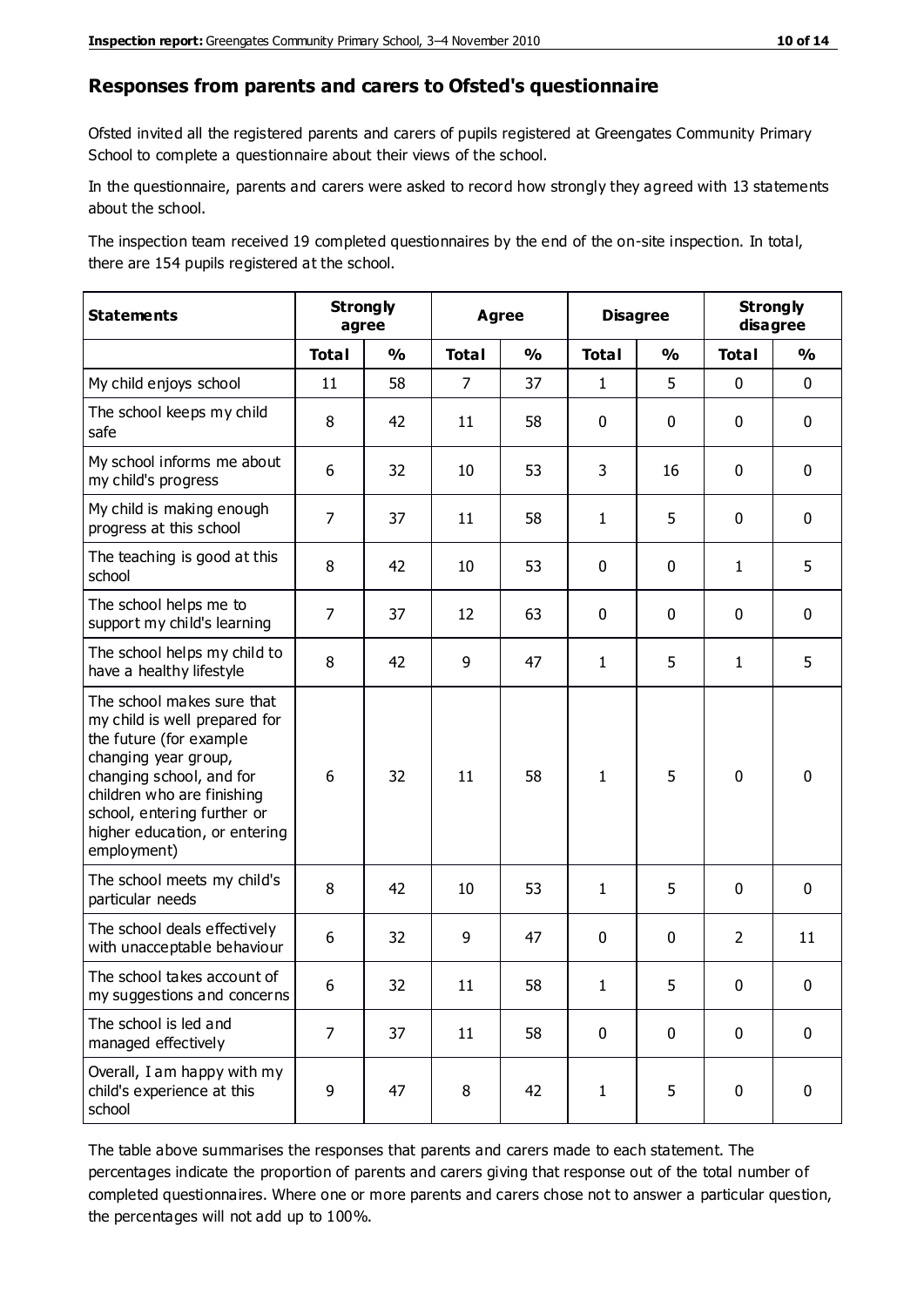## **Glossary**

| Grade   | <b>Judgement</b> | <b>Description</b>                                                                                                                                                                                                            |
|---------|------------------|-------------------------------------------------------------------------------------------------------------------------------------------------------------------------------------------------------------------------------|
| Grade 1 | Outstanding      | These features are highly effective. An outstanding school<br>provides exceptionally well for all its pupils' needs.                                                                                                          |
| Grade 2 | Good             | These are very positive features of a school. A school that<br>is good is serving its pupils well.                                                                                                                            |
| Grade 3 | Satisfactory     | These features are of reasonable quality. A satisfactory<br>school is providing adequately for its pupils.                                                                                                                    |
| Grade 4 | Inadequate       | These features are not of an acceptable standard. An<br>inadequate school needs to make significant improvement<br>in order to meet the needs of its pupils. Ofsted inspectors<br>will make further visits until it improves. |

#### **What inspection judgements mean**

#### **Overall effectiveness of schools**

|                       | Overall effectiveness judgement (percentage of schools) |      |                     |                   |
|-----------------------|---------------------------------------------------------|------|---------------------|-------------------|
| <b>Type of school</b> | <b>Outstanding</b>                                      | Good | <b>Satisfactory</b> | <b>Inadequate</b> |
| Nursery schools       | 58                                                      | 36   | 4                   | 2                 |
| Primary schools       | 8                                                       | 43   | 40                  | 9                 |
| Secondary schools     | 10                                                      | 35   | 42                  | 13                |
| Sixth forms           | 13                                                      | 39   | 45                  | 3                 |
| Special schools       | 33                                                      | 42   | 20                  | 4                 |
| Pupil referral units  | 18                                                      | 40   | 29                  | 12                |
| All schools           | 11                                                      | 42   | 38                  | 9                 |

New school inspection arrangements were introduced on 1 September 2009. This means that inspectors now make some additional judgements that were not made previously.

The data in the table above are for the period 1 September 2009 to 31 March 2010 and are the most recently published data available (see **[www.ofsted.gov.uk](http://www.ofsted.gov.uk/)**). Please note that the sample of schools inspected during the autumn and spring terms 2009/10 was not representative of all schools nationally, as weaker schools are inspected more frequently than good or outstanding schools.

Percentages are rounded and do not always add exactly to 100. Secondary school figures include those that have sixth forms, and sixth form figures include only the data specifically for sixth form inspection judgements.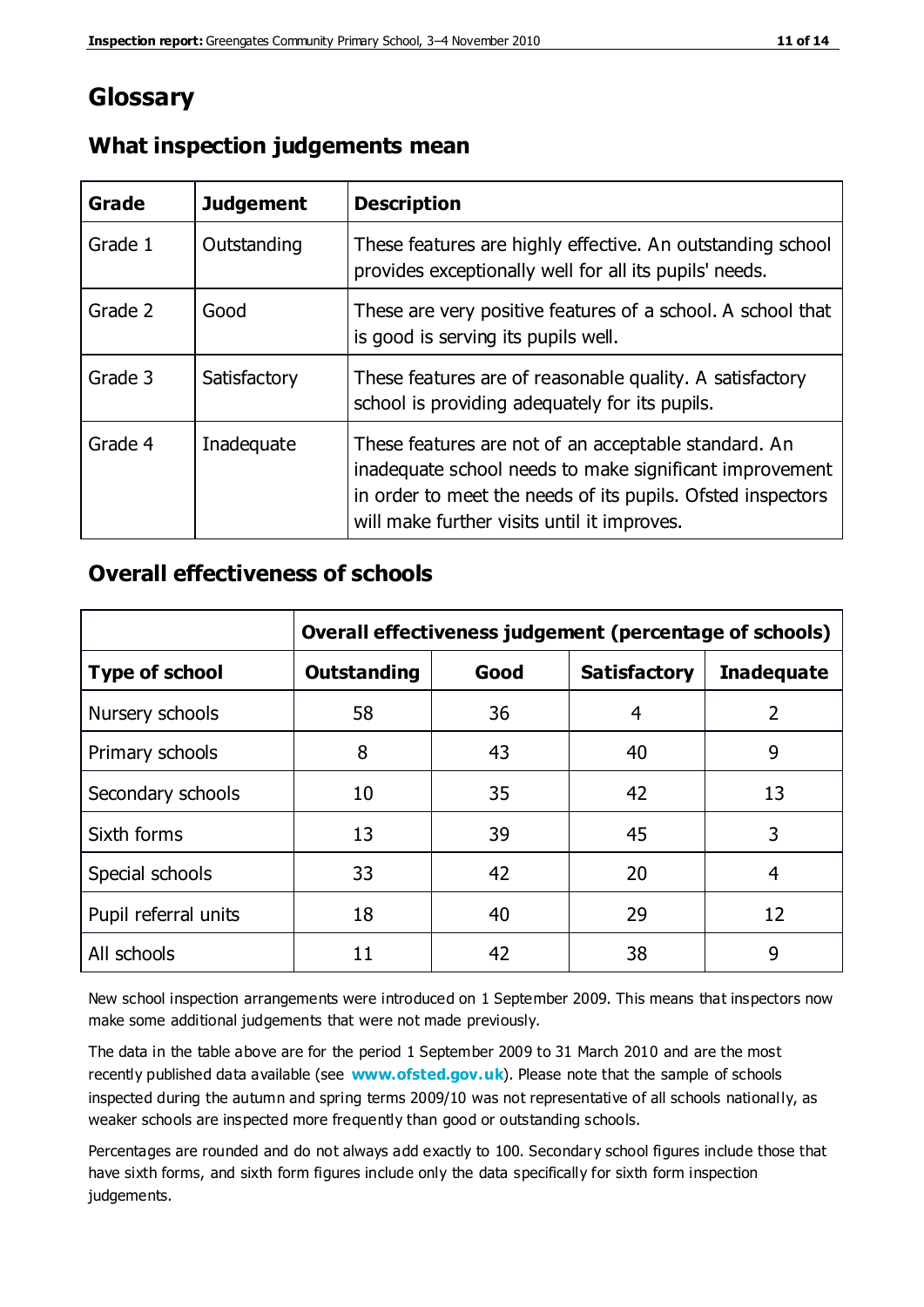# **Common terminology used by inspectors**

| Achievement:               | the progress and success of a pupil in their learning,<br>development or training.                                                                                                                                                          |  |  |
|----------------------------|---------------------------------------------------------------------------------------------------------------------------------------------------------------------------------------------------------------------------------------------|--|--|
| Attainment:                | the standard of the pupils' work shown by test and<br>examination results and in lessons.                                                                                                                                                   |  |  |
| Capacity to improve:       | the proven ability of the school to continue<br>improving. Inspectors base this judgement on what<br>the school has accomplished so far and on the quality<br>of its systems to maintain improvement.                                       |  |  |
| Leadership and management: | the contribution of all the staff with responsibilities,<br>not just the headteacher, to identifying priorities,<br>directing and motivating staff and running the school.                                                                  |  |  |
| Learning:                  | how well pupils acquire knowledge, develop their<br>understanding, learn and practise skills and are<br>developing their competence as learners.                                                                                            |  |  |
| Overall effectiveness:     | inspectors form a judgement on a school's overall<br>effectiveness based on the findings from their<br>inspection of the school. The following judgements,<br>in particular, influence what the overall effectiveness<br>judgement will be. |  |  |
|                            | The school's capacity for sustained<br>improvement.                                                                                                                                                                                         |  |  |
|                            | Outcomes for individuals and groups of pupils.                                                                                                                                                                                              |  |  |
|                            | The quality of teaching.                                                                                                                                                                                                                    |  |  |
|                            | The extent to which the curriculum meets<br>pupils' needs, including, where relevant,<br>through partnerships.                                                                                                                              |  |  |
|                            | The effectiveness of care, guidance and<br>support.                                                                                                                                                                                         |  |  |
| Progress:                  | the rate at which pupils are learning in lessons and<br>over longer periods of time. It is often measured by<br>comparing the pupils' attainment at the end of a key                                                                        |  |  |

stage with their attainment when they started.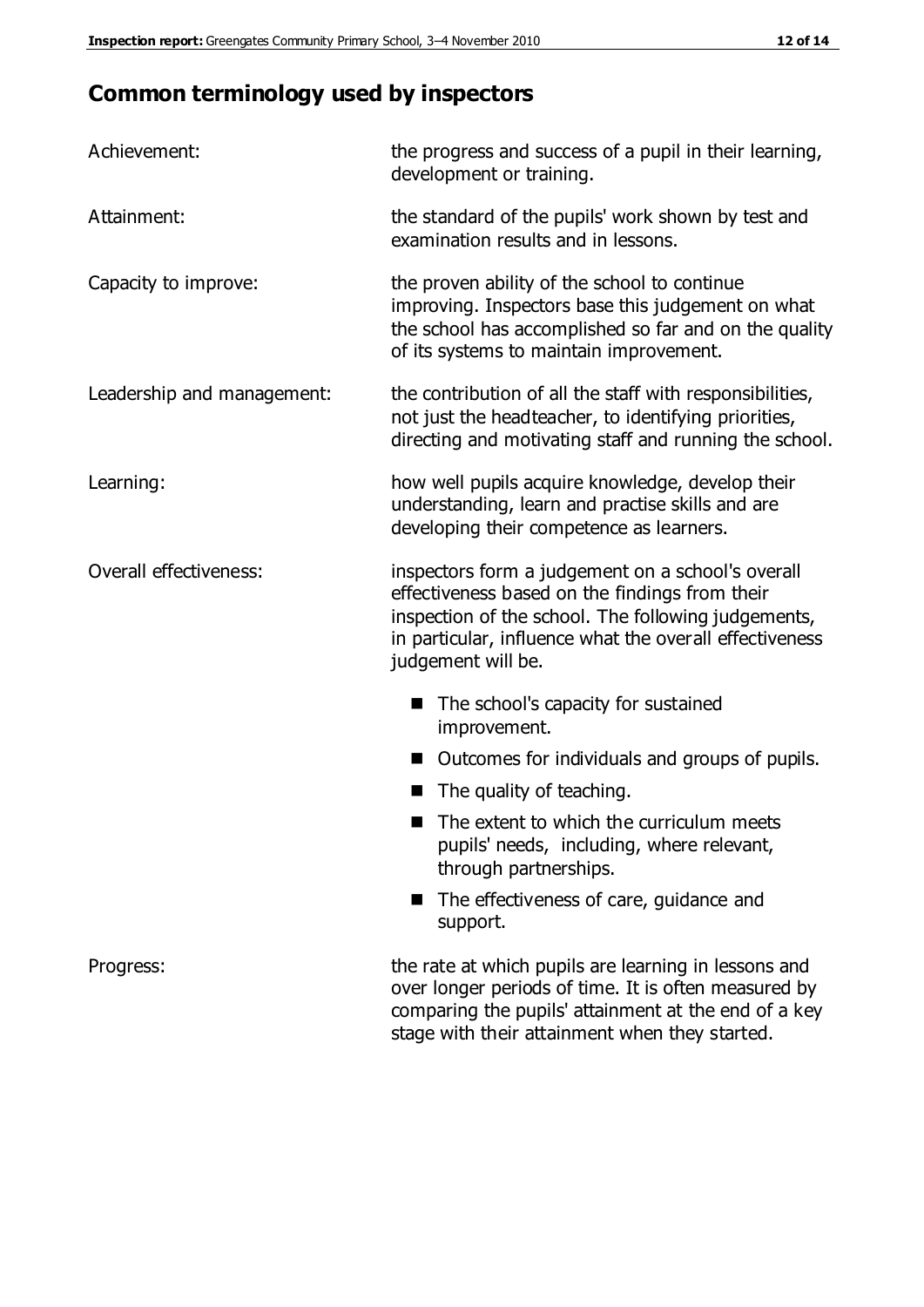#### **This letter is provided for the school, parents and carers to share with their children. It describes Ofsted's main findings from the inspection of their school.**

5 November 2010

#### Dear Pupils

#### **Inspection of Greengates Community Primary School, Knowsley, L26 1XQ**

I would like to thank you for the help you gave the team when we inspected your school. We especially enjoyed chatting to some of you at lunchtime. I would like to share with you what the inspection found out about your school.

It is a satisfactory school. These are some of the best things about it.

- Nursery and reception children have lots of fun, enjoy learning and make good progress in the Early Years Foundation Stage.
- Teachers make good links with your parents and carers to let them know how they can help with your learning at home.
- Senior leaders successfully help your school to run smoothly.
- You make satisfactory progress and your attainment in English and mathematics, though low, is beginning to improve.
- You say you enjoy the exciting 'wow' moments which start off topics being studied in the curriculum.

To make the school better, I have asked the staff and governing body to see that your work in lessons always enables you to achieve as well as you can. Secondly, I have asked them to make sure that teachers always plan activities in lessons which match your needs and that they provide more opportunities for you to apply your literacy and numeracy skills. Finally, I have asked them to work with you and your parents and carers to improve your attendance and punctuality and reduce the number of you who take holidays in termtime.

I hope you will play your part by attending regularly, working hard and doing your best to help Greengates become a better school.

Yours sincerely,

Mrs Clare Henderson Lead inspector